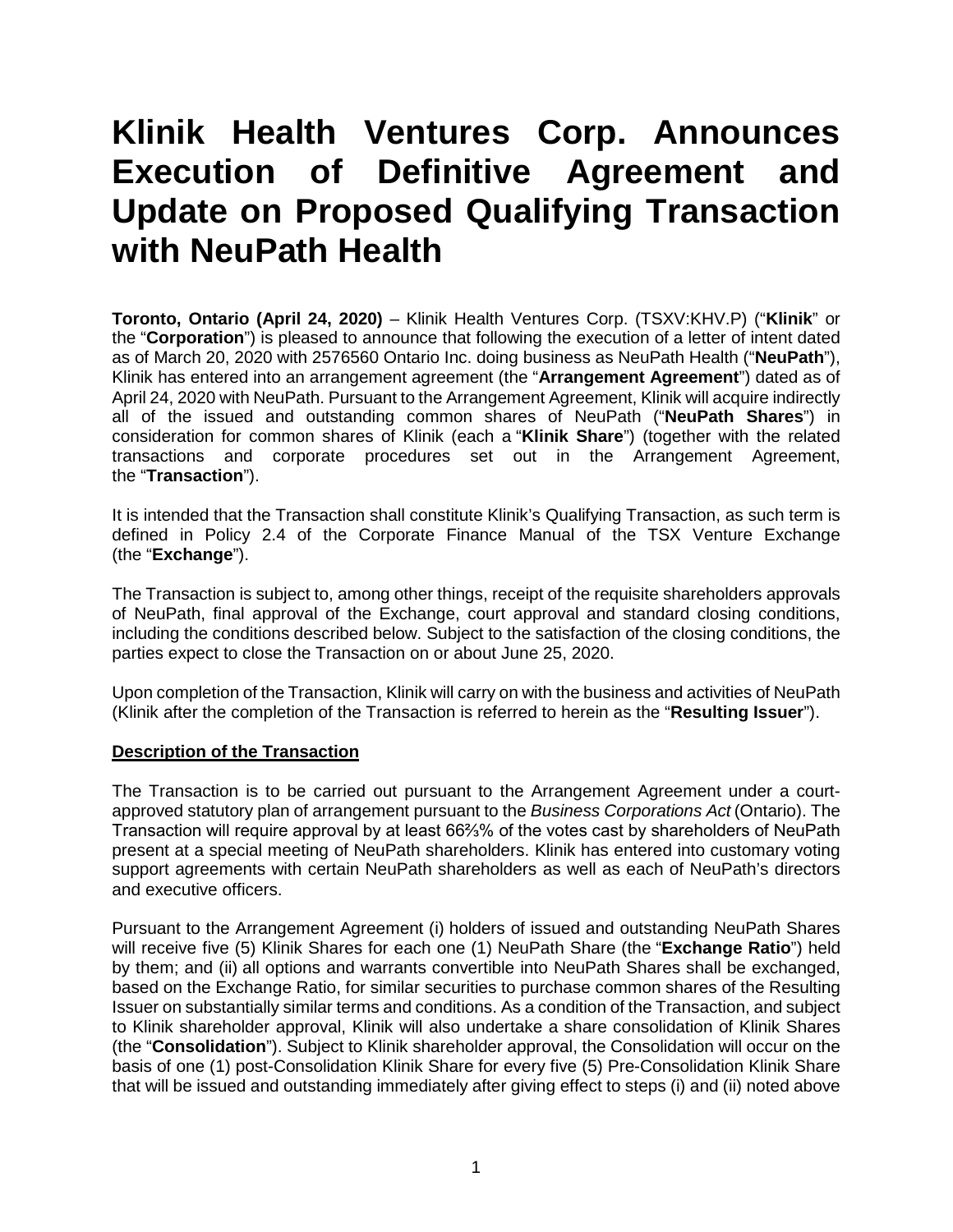(the "**Consolidated Shares**"). The Consolidated Shares will represent all of the issued and outstanding common shares (the "**Resulting Issuer Shares**") of the Resulting Issuer.

It is anticipated that upon completion of the Transaction, former NeuPath shareholders will hold approximately 86% of the Resulting Issuer Shares and former Klinik shareholders will hold approximately 14% of the Resulting Issuer Shares, on a non-diluted basis.

As further described in the Corporation's news release of March 20, 2020 (the "**Initial News Release**"), Klinik will hold an annual and special meeting (the "**Klinik Meeting**") to consider certain matters related to the Transaction, including but not limited to (i) the Consolidation, (ii) a name change, (iii) amendments to the stock option plan, (iv) adoption of a restricted share unit plan and employee share purchase plan, and (v) the election of new directors for the Resulting Issuer.

In connection with the Transaction and pursuant to the requirements of the TSX Venture Exchange (the "**Exchange**"), Klinik intends to a file a filing statement (the "**Filing Statement**") instead of an information circular as previously described in the Initial News Release. The Filing Statement will contain details regarding the Transaction, Klinik, NeuPath and the Resulting Issuer.

The completion of the Transaction is subject to a number of conditions precedent, including without limitation:

- approval of the Transaction by NeuPath shareholders;
- approval by Klinik shareholders of the matters noted above in relation to the Transaction; and
- receipt of all required consents, waivers and approvals from the Exchange, the court, and any other securities regulatory authority having jurisdiction.

Copies of the Arrangement Agreement, and, when available, the Filing Statement, and certain related documents and agreements will be filed with Canadian securities regulators and will be accessible on SEDAR [\(www.sedar.com\)](http://www.sedar.com/) under Klinik's profile.

#### **Board of Directors of the Resulting Issuer**

Subject to Klinik shareholders approval and Exchange approval, it is proposed that the Board of the Resulting Issuer shall consist of one (1) nominee from Klinik and six (6) from NeuPath. Pursuant to the Arrangement Agreement, it is proposed that the directors of the Resulting Issuer will consist of Dianne Carmichael and the individuals listed in the Initial Press Release.

## *Dianne Carmichael (Chair)*

Ms. Carmichael has over 30 years of diverse executive management and board of director experience spanning from start-up and growth companies to multinationals. Dianne was Chairman & CEO of a publicly traded investment firm before shifting to healthcare to make a difference in the lives of those touched by profound illness. As President of Best Doctors Inc., she helped create a remote second opinion platform that connected patients with the top 2% of medical experts worldwide and which today, covers over 40 million international patients. Most recently, she was President Payer Markets and Head of Corporate Strategy and M&A at McKesson, a Fortune 5 healthcare company. Prior to that, Dianne was President, UHN Solutions at UHN, Canada's leading group of research hospitals, and Managing Director, MaRS Health Ventures and Innovation. Today, Ms. Carmichael continues to make a difference for patients by helping health-tech companies bring high impact innovations to scale globally through her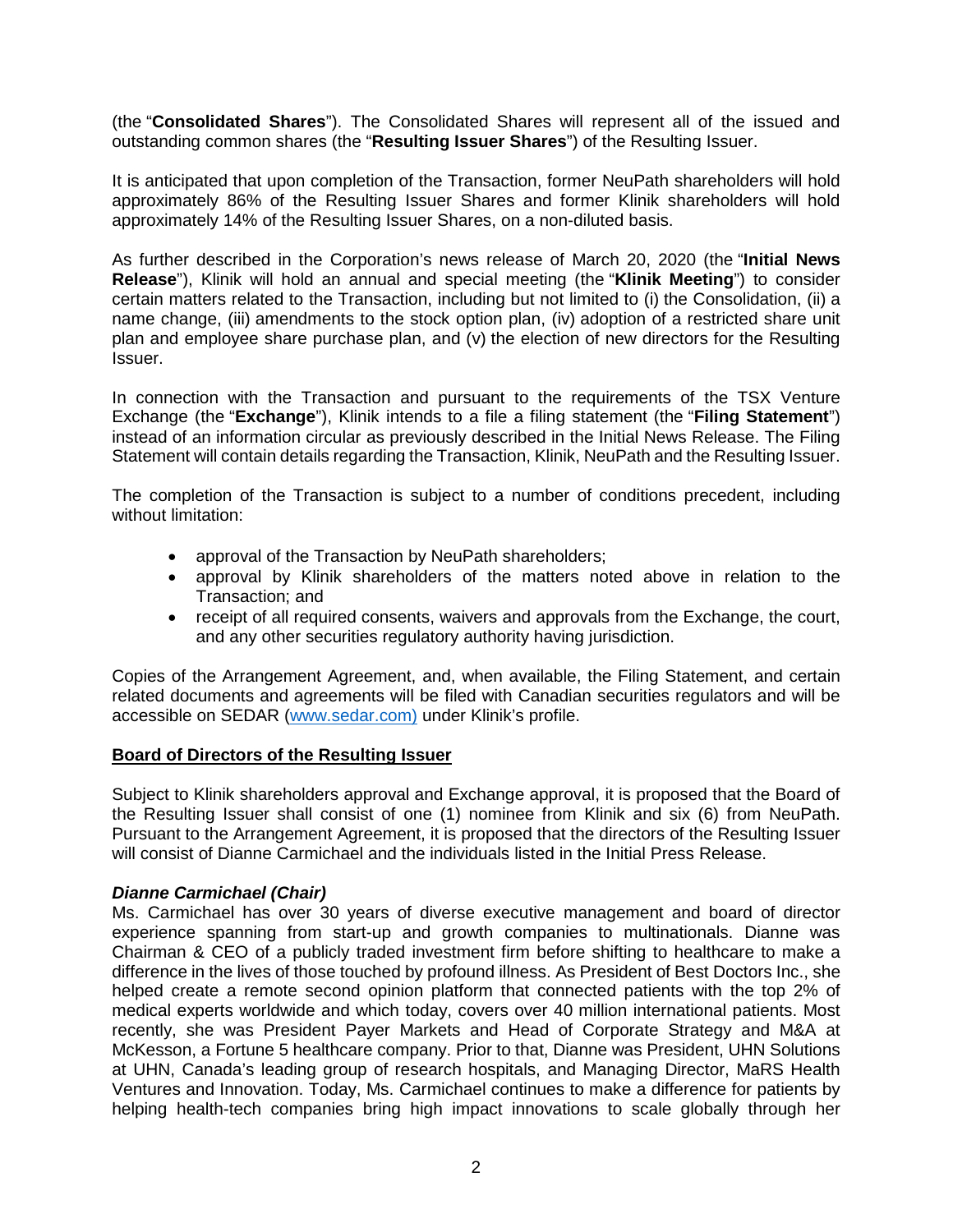company, Carmichael Worldwide Inc. Dianne currently serves as the Chief Advisor for the HealthTech division of the Council of Canadian Innovators, founded by Jim Balsillie, where they bring the voice of Canadian tech CEOs to government and policy makers. Dianne has served on numerous healthcare boards, including Holland Bloorview Kids Rehab Hospital, PatientsCanada, CAPCH, Centre for Regenerative Medicine, Mt. Sinai's Personalized Medicine Institute & W.I.N. She was awarded Canada's Most Powerful Women by WXN, Canadian Women Transforming Health Care and University of Waterloo Alumni of the Year. She holds a B.A. from the University of Waterloo.

If the Transaction is not completed it is expected that the current directors of Klinik will remain in place.

## **Capital Structure of NeuPath**

The Corporation is clarifying that the number of NeuPath's issued and outstanding warrants ("**NeuPath Warrants**") and compensation warrants ("**NeuPath Compensation Warrants**") are 10,658,683 and 57,570 respectively, rather than the corresponding numbers listed in the Initial News Release.

## **Sponsorship for Qualifying Transaction**

Raymond James Ltd. has been retained to act as sponsor in connection with the Qualifying Transaction in accordance with the Exchange Policy 2.2 – *Sponsorship and Sponsorship Requirements*.

#### **Insiders of the Resulting Issuer**

In addition to the proposed directors and officers of the Resulting Issuer disclosed in this press release and the Initial Press Release, it is expected that upon completion of the Transaction, Bloom Burton & Co. Inc. ("**Bloom Burton**") will also be considered an Insider (as such term is defined in the policies of the Exchange) of the Resulting Issuer. Upon completion of the Transaction, Bloom Burton will own, directly and indirectly, approximately 16% of the Resulting Issuer Shares. Bloom Burton is a company existing under the laws of Ontario specializing in the healthcare investment industry. Bloom Burton and its affiliates provide capital raising, M&A advisory, equity research, business strategy and scientific consulting, advisory on direct invest and company creation and incubation services.

## **Klinik Refundable Deposit**

Subject to Exchange approval, Klinik has agreed to advance to NeuPath a refundable deposit in the amount of \$225,000 (the "**Deposit**") to be used by NeuPath for expenses incurred with respect to the Transaction. The Deposit shall bear no interest and will be due and payable upon the earlier of: (i) July 30, 2020; and (ii) if the Transaction is not completed, on the date that is ten (10) days from the termination date of the Arrangement Agreement. The Deposit shall not be refunded in the event that the Transaction is completed.

## **Trading Halt**

Trading in the Klinik Shares was voluntarily halted on March 20, 2020 and will remain halted until the documentation required by the Exchange in connection with the Transaction has been reviewed and accepted by the Exchange.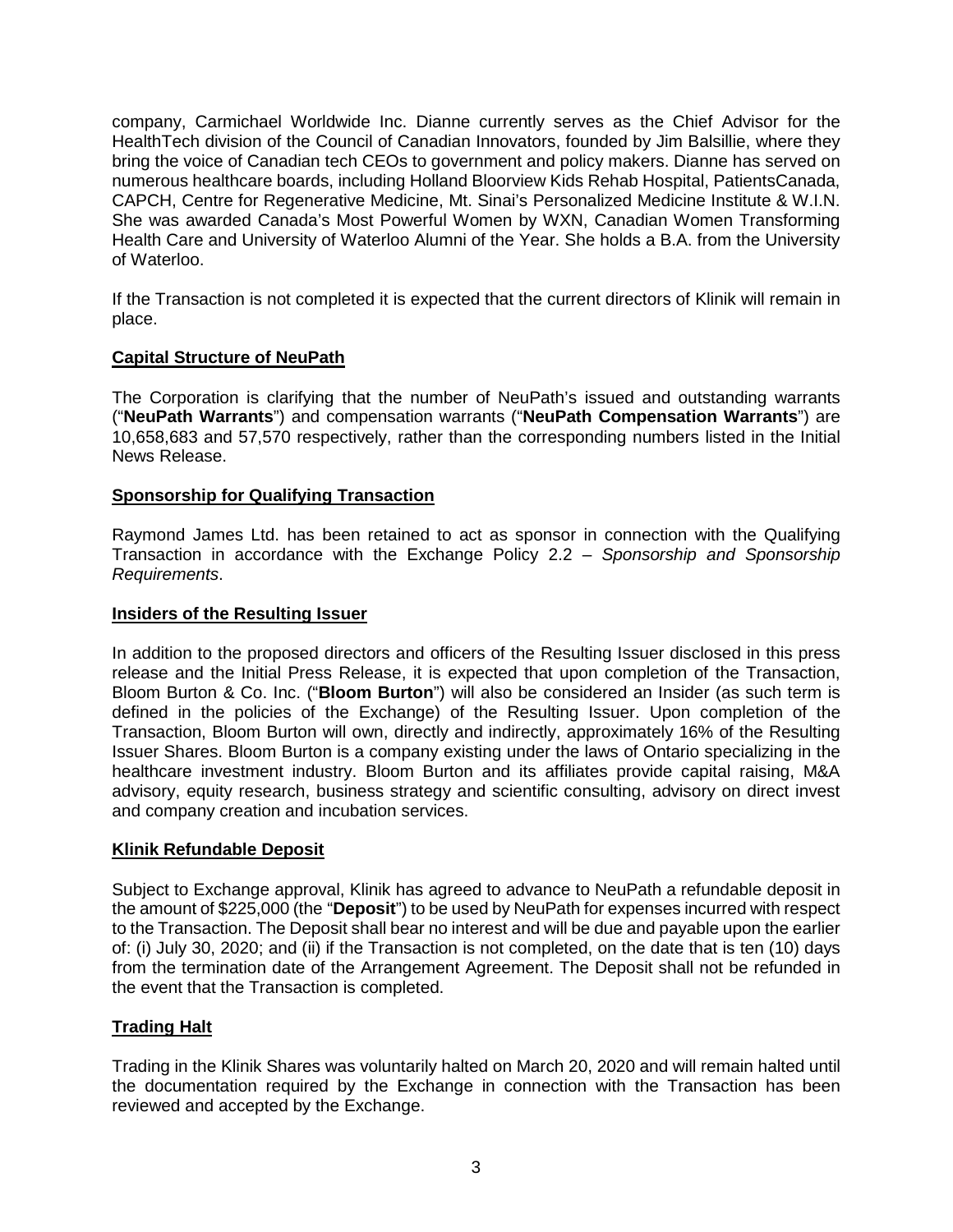Subject to compliance with the policies of the Exchange, Klinik may request that trading in the Klinik Shares remain halted pending the completion or abandonment of the Transaction.

*Completion of the Transaction is subject to a number of conditions, including but not limited to, Exchange acceptance and if applicable pursuant to Exchange requirements, majority of the minority shareholder approval. Where applicable, the Transaction cannot close until the required shareholder approval is obtained. There can be no assurance that the Transaction will be completed as proposed or at all.* 

*Investors are cautioned that, except as disclosed in the management information circular or filing statement to be prepared in connection with the Transaction, any information release or received with respect to the Transaction may not be accurate or complete and should not be relied upon. Trading in the securities of a capital pool company should be considered highly speculative.* 

*The TSX Venture Exchange Inc. has in no way passed upon the merits of the Transaction and has neither approved nor disapproved the contents of this press release.* 

*Raymond James Ltd., subject to completion of satisfactory due diligence, has agreed to act as sponsor in connection with the Transaction. An agreement to sponsor should not be construed as any assurance with respect to the merits of the transaction or the likelihood of completion.* 

*NEITHER THE TSX VENTURE EXCHANGE NOR ITS REGULATION SERVICES*  PROVIDER (AS THAT TERM IS DEFINED IN THE POLICIES OF THE TSX VENTURE *EXCHANGE) ACCEPTS RESPONSIBILITY FOR THE ADEQUACY OR ACCURACY OF THIS RELEASE.* 

*This news release does not constitute an offer to sell or the solicitation of an offer to buy any securities in any jurisdiction.* 

#### **Cautionary Statement Regarding Forward-Looking Information**

*This news release contains certain forward-looking statements, including statements relating to the completion of the Transaction and the timing for its completion; the satisfaction of closing conditions, which include, without limitation: (i) the Consolidation; (ii) the Klinik name change; (iii) the election of new directors; (iv) amendments to the stock option plan of Klinik; (v) adoption*  by Klinik of a restricted share unit plan and employee share purchase plan; (vi) approval of *NeuPath shareholders of the Transaction; and (vii) receipt of the necessary Exchange and court approvals in connection with the Transaction; the timing of filing of a Filing Statement; receipt of the Deposit and other statements that are not historical facts. Wherever possible, words such as "may", "will", "should", "could", "expect", "plan", "intend", "anticipate", "believe", "estimate", "predict" or "potential" or the negative or other variations of these words, or similar words or phrases, have been used to identify these forward-looking statements. These statements reflect management's current beliefs and are based on information currently available to management as at the date hereof.* 

*Forward-looking statements involve significant risk, uncertainties and assumptions. Many factors could cause actual results, performance or achievements to differ materially from the results*